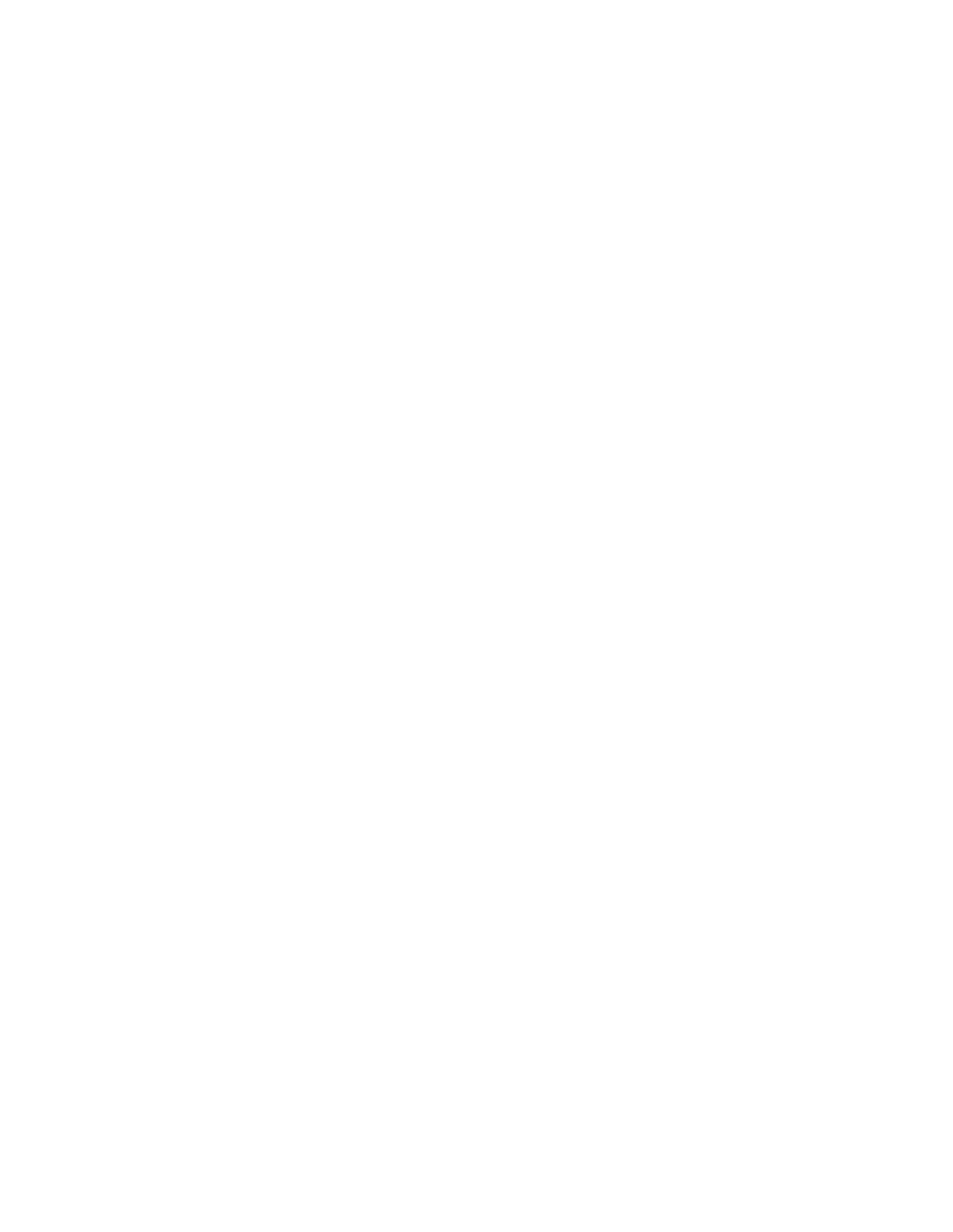## **Container Port Element**

#### discussion

The Port of Seattle is one of the largest cargo centers in the United States, serving as the entry and exit point for marine cargo to and from the Pacific Rim and Alaska. The Port of Seattle container operations are unique among West Coast ports because they are adjacent to the urban core, abutting the busy downtown, a tourist-friendly waterfront and two sports stadiums that attract millions of visitors each year.

The Port of Seattle's marine cargo terminal plays a vital role in the Seattle economy. The Port of Seattle includes approximately 1,400 acres of waterfront land and nearby properties. Nearly 800 acres of that land are dedicated to container terminal operations and cargo handling. Most of the freight shipped through the Port travels in intermodal containers that are transferred to or from railcars or trucks on the dock. Some of the containers are shuttled by truck between BNSF and UP railroad yards. Marine cargo accounts for thousands of jobs, millions of dollars of state and local taxes and billions of dollars in business and personal income for Seattle and the region.

As vital as the marine cargo economic sector is, it is also vulnerable to changes in nearby land uses, traffic infrastructure and congestion, and larger economic conditions. In 2007, the City strengthened protection for industrial uses in industrial zones by limiting the maximum size of office and retail uses. This Element advances the same policy intention while responding to the state mandate.

The state legislation that requires the inclusion of this Container Port Element in this Plan also identifies approaches that the City may consider using in the future. These include creating a "port overlay" district to specifically protect container port uses; industrial land banking; applying land use buffers or transition zones between incompatible land uses; limiting the location, size, or both, of non-industrial uses in the core area and surrounding areas; policies to encourage the retention of valuable warehouse and storage facilities; and joint transportation funding agreements. The core area is defined as coterminus with the Duwamish Manufacturing/Industrial

Center. The state law also adds key freight transportation corridors that serve marine port facilities to the state's list of transportation facilities of statewide significance.

12.3

### **A** Land Use

#### policies

- **CP**1 Help preserve cargo container activities by retaining industrial designations on land that supports marine and rail- related industries including industrial land adjacent to rail or water-dependent transportation facilities.
- **CP**2 Continue to monitor the land area needs, including for expansion, of cargo containerrelated activities and take action to prevent the loss of needed land that can serve these activities.
- **CP**3 Discourage non-industrial land uses, such as retail and residential, in industriallyzoned areas to minimize conflicts between uses and to prevent conversion of industrial land in the vicinity of cargo container terminals or their support facilities.
- **CP**4 Consider how zoning designations may affect the definition of highest and best use, with the goal of maintaining the jobs and revenue that cargo container activities generate and to protect scarce industrial land supply for cargo container industries, such as marine and rail-related industries.
- **CP**5 Consider the value of transition areas at the edges of general industrial zones which allow a wider range of uses while not creating conflicts with preferred cargo container activities and uses. In this context, zoning provisions such as locational criteria and development standards are among the tools for defining such edge areas.

June | 2012 (2013)

June | 2012 (2013)

**A**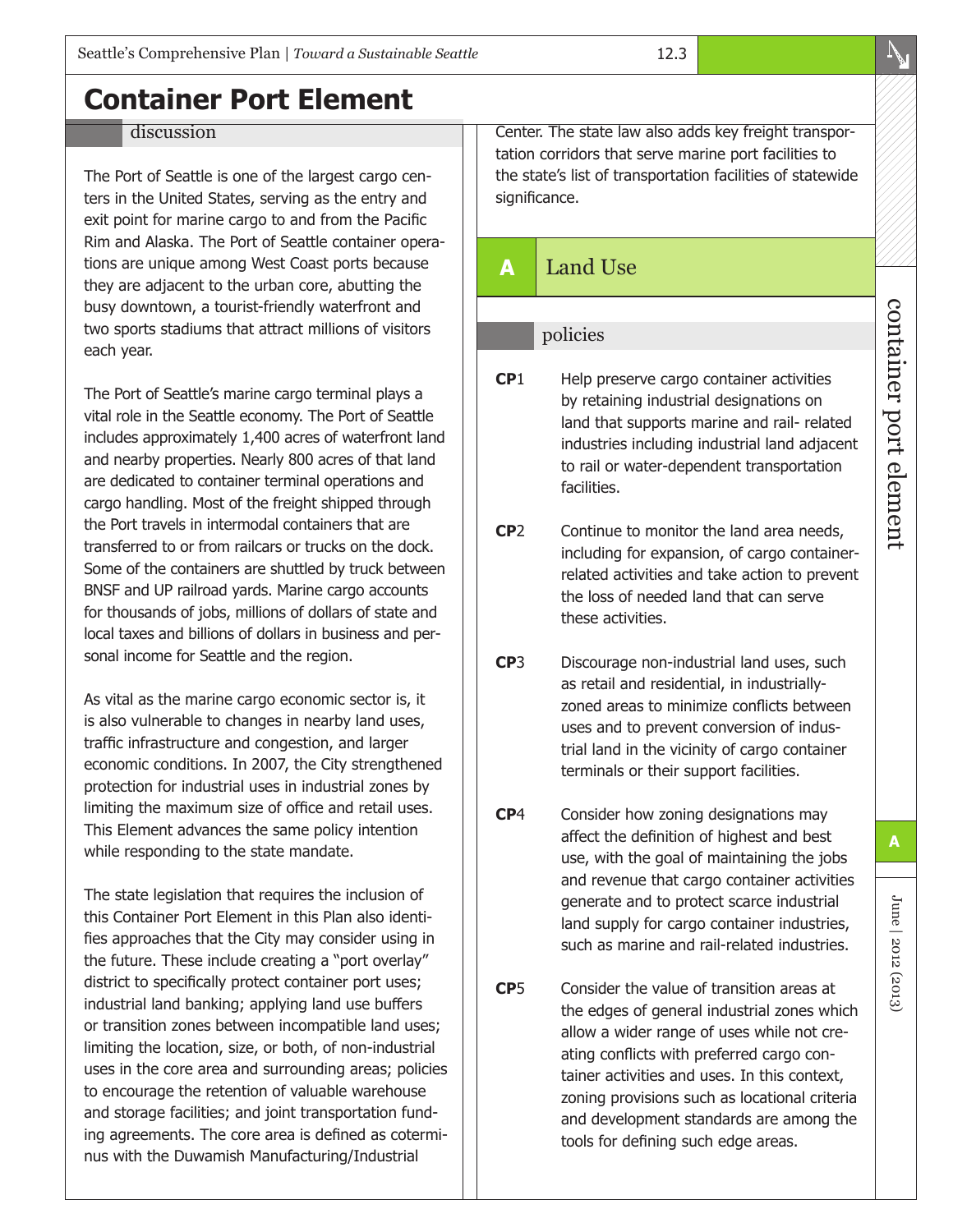#### **B** Transportation

#### policies

**CP**6 Monitor, maintain and improve key freight corridors, networks and intermodal connections that provide access to cargo container facilities and the industrial areas around them to address bottlenecks and other access constraints. Provide safe, reliable, efficient and direct access between Port marine facilities and the state highway or interstate system, and between Port terminals and railroad intermodal facilities, recognizing that Port operations must address other transportation needs, such as pedestrian safety.

**CP**7 Make operational, design, access and capital investments to accommodate trucks and maintain successful railroad operations and preserve mobility of goods and services. Improvements may include, but are not limited to, improvement of pavement conditions, commute trip reduction strategies, including through transportation management associations, roadway rechannelization to minimize modal conflicts, use of intelligent transportation systems, construction of critical facility links, and grade separation of modes, especially at heavily used railroad crossings.

**CP**8 Maintain the City's classification of "Major Truck Streets." Because freight is important to the basic economy of the City and has unique right-of-way needs to support that role, freight will be the major priority on streets classified as Major Truck Streets. Street improvements that are consistent with freight mobility but also support other modes may be considered in these streets.

**CP**9 Identify emerging cargo container freight transportation issues and work with affected stakeholder groups, including the

Seattle Freight Advisory Board. Provide regular opportunities for communication between the City, the freight community, other affected communities, and other agencies and stakeholders.

- **CP**10 Continue joint City and Port efforts to implement relevant Port recommendations such as recommendations contained in the Container Terminal Access Study.
- **CP**11 Given the importance of cargo container terminal operations to the state and regional economies, develop partnerships within the City, the Port, the region and the State to advocate for project prioritization and timely funding to improve and maintain freight infrastructure, and explore funding partnerships.
- **CP**12 Maintain consistency between local, regional and State freight-related policies.

#### **C** Economic Development

- **CP**13 Encourage the siting of new businesses that support the goals for cargo container activities in designated Manufacturing / Industrial Centers.
- **CP**14 Work cooperatively with other agencies to address the effects of major land use and transportation projects to avoid or mitigate construction and operational effects on the cargo container industry sector.
- **CP**15 Facilitate the creation of coalitions of industrial businesses, vocational training and other educational institutions and public agencies to help develop training programs to move trained workers into cargo container related jobs.

June | 2012 (2013)

June | 2012 (2013)